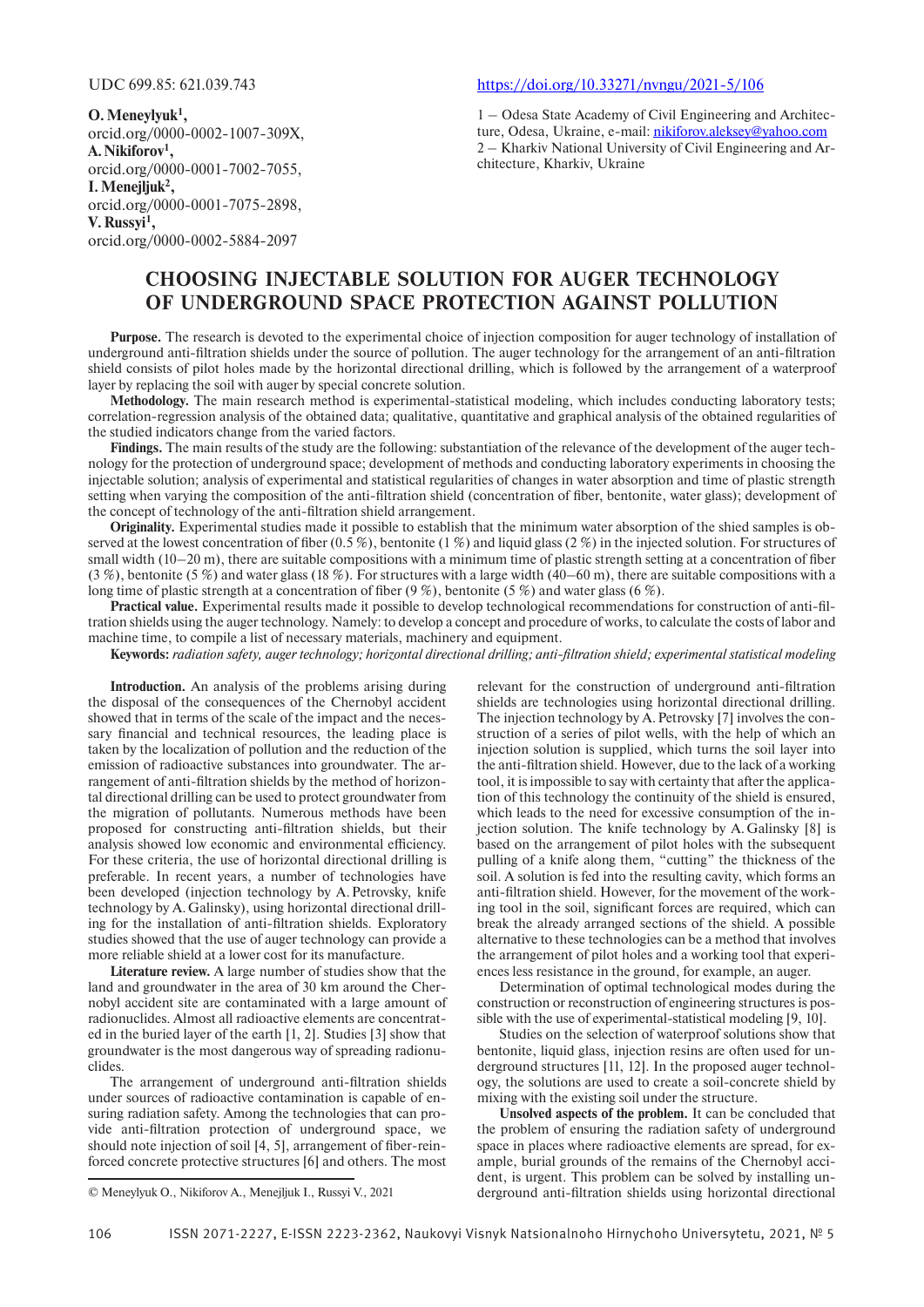drilling technologies. Similar known technologies have shown low efficiency; therefore, the development and experimental substantiation of a new effective technology that eliminates the previous disadvantages is required.

**Purpose.** The purpose of the study is to experimentally substantiate the efficiency of the auger technology for the construction of underground anti-filtration shields to ensure the radiation safety of facilities. This new technology can allow an economical industrial way to protect the underground space from radiation pollution. Research objectives are:

1. To substantiate the relevance and methods for developing the technology for the construction of underground antifiltration shields to ensure the radiation safety of facilities.

2. To choose experimentally the characteristics of the recommended solution for the anti-filtration shields in terms of water absorption and time of plastic strength setting.

3. To implement the research results by developing technological recommendations for a new technology.

**Methods.** In this work, a technology has been developed for determining the filtration characteristics in the laboratory bench, and the analysis of the results of the studies performed on the process of creating anti-filtration shield was carried out. Analytical and graphical dependences of the indicators on the following investigated factors were determined: concentration of materials used in the solution and technological modes. It was proposed to determine the optimal composition of the supplied solution by analyzing the change in filtration characteristics depending on the components of the test solution. The study determined the optimal mode of drilling and concreting according to the cost criterion by analyzing the analytical and graphical dependences of the filtration characteristics on the technological factors under study. To implement the described tasks, a general research methodology has been developed (Fig. 1).

An underground anti-filtration shield means a structure designed to prevent flooding of polluted water, or to prevent the discharge of polluted effluents from a radiation waste containment facility. This structure consists of base soil, which acquires anti-filtration properties due to mixing of soil with solution.

The water absorption was determined by testing samples, the size and quantity of which met the requirements of the regulatory document DSTU B V.2.7-170:2008.



The samples were made in the bunker of the laboratory bench using a movable auger. As a drive for rotation of the unidirectional part of the auger, a screwdriver and a hammer drill were used. The surface of the samples was cleaned of dust, dirt and traces of grease using a wire brush. Reference samples were tested dried to constant weight, after which they were placed in a vessel filled with water in such a way that the water level in it was about 50 mm higher than the upper level of the samples. The samples were placed on spacers so that their height was minimal. The water temperature in the vessel was  $(20 \pm 2)$  °C. The samples were weighed every 24 hours in water on hydrostatic weighing scales. The tests were carried out until the results of two successive weighings differed by no more than 0.1 %. The water absorption of a separate sample by weight in percent is determined with an error of up to 0.1 % according to the formula

$$
W_m = \frac{m_b - m_c}{m_c} \times 100,
$$

where  $m_b$  is the mass of the dried sample, g;  $m_c$  is the mass of the water-saturated sample, g.

The method for determining the time of plastic strength setting consists in measuring the amount of immersion of the cone in the test material under the influence of a constant load. The cone height was 50 mm and the diameter was 70 mm. These dimensions were selected based on the conditions for the minimum influence of the walls and bottom on the value of determining the time of plastic strength setting. Plastic strength "P<sub>m</sub>" (MPa) was determined through the ultimate shear stress  $\tau$  by immersing a cone with a load into the studied mortar mixture to a certain depth under the action of a constant load. As a result, the contact area of the cone with the material increased, which led to a decrease in stress. Measurements were carried out every 15 min after preparation of the solution with a gradual increase in the load weight from 10 to 300 grams.

Evaluation of the plastic strength of mortar was carried out on a Rebinder plastometer, modernized by an electric drive.

The following hydrophobic and reinforcing materials were chosen for the arrangement of the anti-filtration shield:

- bentonite as a substance with the most pronounced hydrophobic properties;

- liquid glass, which penetrates into the smallest cracks and pores, strengthens concrete bases well, creates a waterproof film;

- plasticizer, which prevents stratification of the mortar mixture, and as a result, prevents the loss of hydrophobic properties of the solution;

- fiberglass fiber, which increases the binding characteristics of the solution and allows uniform reinforcement of the structure, prevents the formation of microcracks;

- hydrophobic additive that reduces water absorption, increases compressive strength and bending under torsion, increases resistance in aggressive environments.

Concrete was used with a cone draft of 16–20 cm, with a setting time of at least 2 hours, retaining mobility for 40 minutes, and a filler size of no more than 30 mm. To obtain concretes of the required technological parameters (increased mobility, cohesion and delayed setting), chemical additives were added.

The processing of the experimental results was carried out using the methods of correlation-regression analysis in the CompEx dialogue system. In the course of the analysis, the hypotheses about the equality of the present coefficients of the experimental-statistical model were tested, as well as about the adequacy of the model to the experimental data on which it was built. Student's test (t-test) was chosen for a given level of risk  $(\alpha = 0.1)$  and a given number of degrees of freedom of the experiment. The model was tested for adequacy using information about the mean square error of the experiment,  $S<sub>F</sub>$ , and the Fig. 1. General research methodology *Fig. 1. General research methodology Fig. 1. General research methodology Fig. 1. General research methodology Fig. 1. General research methodology*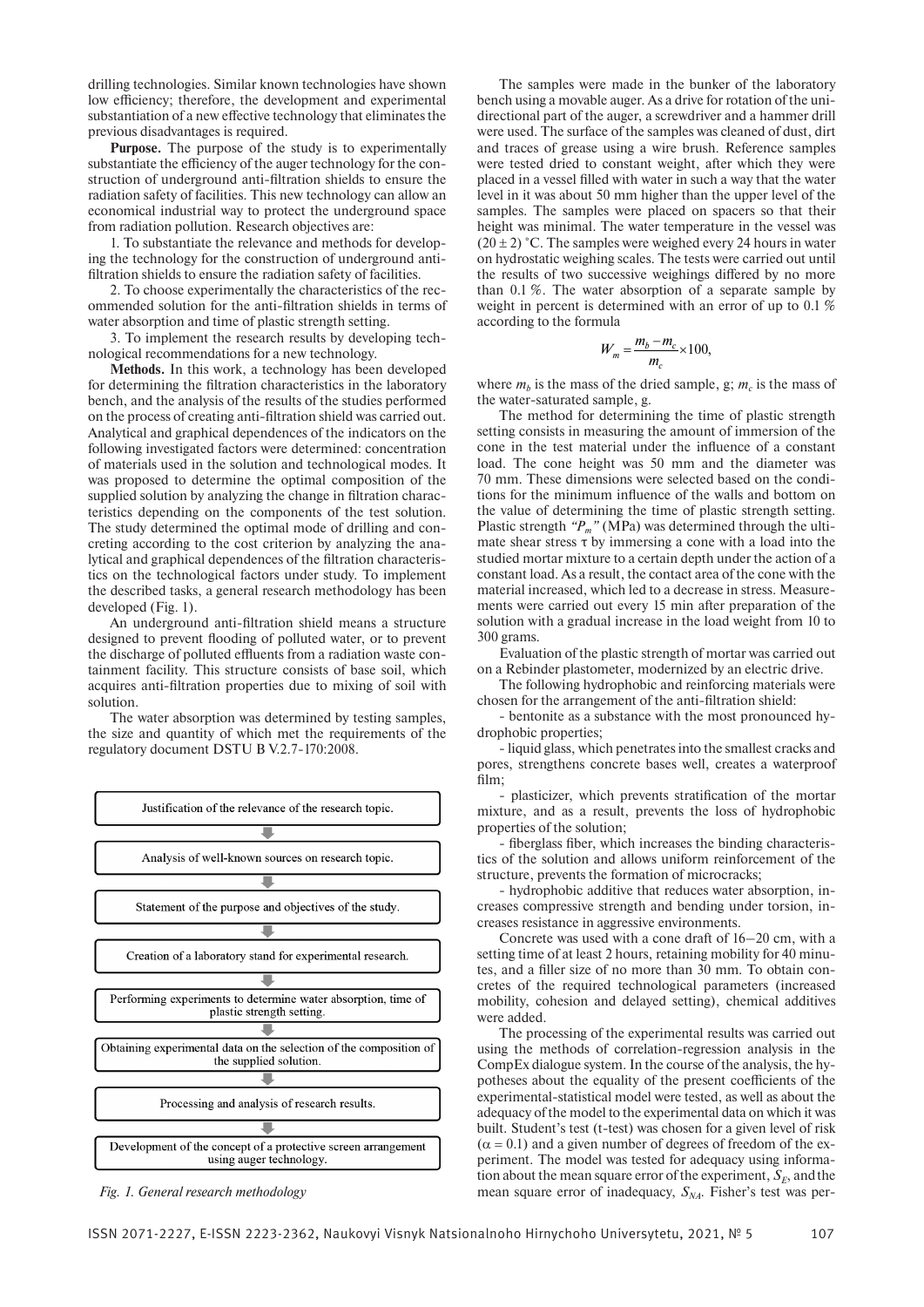formed at β = 0.05. The constructed experimental-statistical models satisfied two hypotheses: all estimates of the coefficients are significant (with a given risk level  $\alpha$ ) and differ from zero. Since different factors and levels of their variation were used, own experimental plans described in the relevant sections for each experiment and experimental-statistical models were adopted, the general view of which is shown in the formula

$$
Y = b_0 + \sum_{i=1}^k b_i x_i + \sum_{i=1}^k b_{ij} x_i x_j + \sum_{i=1}^k b_{ii} x_i^2 + \sum_{i=1}^k b_{ij} x_j^2 + \ldots + \varepsilon.
$$

**Results.** The following factors were chosen for the study on the "water absorption" indicator:  $X_1$  – concentration of fiber with the following values: 0.5, 1 and 1.5  $\%$ ;  $X_2$  – concentration of bentonite with the following values: 1, 2 and 3  $\%$ ;  $X_3$  – concentration of liquid glass with the following values: 2, 12 and 22 %. A series of shield samples was produced on a laboratory bench according to an optimized 15-point experiment plan. The experimental plan, the levels of variable technological factors and the results are shown in Table 1.

Based on the calculation results in the CompEx software, the following experimental-statistical model of the "water absorption" indicator was obtained. The experimental error was  $S<sub>e</sub> = 0.236 %$ . Coefficients deemed as indistinguishable from zero were excluded from the model.

$$
Y_1 = 17.356 + 0.590X_1 + 0.285X_1X_2 + 0.916X_2 +
$$
  
+ 0.200X<sub>2</sub>X<sub>3</sub> + 3.590X<sub>3</sub> + 0.288X<sub>3</sub><sup>2</sup>.

Let us consider the ranking of the degree of influence of variable factors on the indicator. According to Fig. 2, it can be seen that the degrees of influence of factors in the zone of maximum and minimum are different, although the nature of their ranking is the same.

In the zone of maximum and minimum, the factor of "concentration of liquid glass"  $(X_3)$  has the greatest influence on water absorption. At the same time, the concentrations of fiber  $(X_1)$  and bentonite  $(X_2)$  in the zone of maximum and minimum have a much smaller effect on the indicator. The influence of these factors is practically at the same level. In the minimum zone, their influence is insignificant.

Fig. 3 shows graphs of the dependence of the indicator on each of the variable factors separately.

The dependence of water absorption on the concentration of additives is directly proportional. It should be noted that within the framework of this study it is necessary to take as significant those dependencies that are obtained in the minimum zone, since the ultimate goal of the experiments is to determine the conditions under which the water absorption of the anti-filtration shield is minimal. The smallest value of the water absorption was observed with the value of the factors  $(X_1 = 0.5 \, \% ; X_2 = 1 \, \% ; X_3 = 2 \, \%).$ 

The patterns noted above can be observed in Fig. 4, which shows the isosurfaces of indicator changes from all variable factors in the selected factor space. An isosurface is understood as a plane on which equal values of the response function are located.

In the course of the analysis of the obtained experimentalstatistical data, it was concluded that the simultaneous use of additives is inexpedient, since it is obvious that a further decrease in their amount to zero will lead to minimum water absorption  $(9-10\%)$ , which corresponds to samples made of pure concrete.

The time of plastic strength setting is assumed to be the minimum time required for the plastic strength setting of the shield sample, equal to 1.5 MPa. The importance of this indicator is justified by the need to quickly solidify the shield after its installation in order to ensure continuity and, as a result, water resistance.

The following factors were chosen to study the "time of plastic strength setting" indicator:  $X_1$  – concentration of fiber with the following values: 3, 6 and 9 %;  $X_2$  – concentration of bentonite with the following values: 5, 10 and 15  $\%$ ;  $X_3$  – concentration of liquid glass with the following values: 6, 12 and 18 %. A series of prototypes was produced on a laboratory bench according to an abbreviated 15-point experiment plan. The experimental plan, the levels of variable technological factors and the results are shown in Table 2.

Based on the calculation results in the CompEx software, the following experimental-statistical model of the "time of plastic strength setting" was obtained. The experimental error

*Table 1*

The plan and results of the experiment to determine the effect of the injected solution composition on water absorption

| #              | Natural                                      |                                                  | Normalized                                 |                |                |                | Water absorption |
|----------------|----------------------------------------------|--------------------------------------------------|--------------------------------------------|----------------|----------------|----------------|------------------|
|                | Concentration of fiber<br>$X_1, \mathcal{C}$ | Concentration of bentonite<br>$X_2, \mathcal{C}$ | Concentration of liquid<br>glass $X_3$ , % | $X_1$          | $X_2$          | $X_3$          | $Y_1, \, \%$     |
| 1              | 0.5                                          | 1                                                | 2                                          | $-1$           | $-1$           | $-1$           | 12.46            |
| $\overline{2}$ | 0.5                                          |                                                  | 22                                         | $-1$           | $-1$           | $\mathbf{1}$   | 19.24            |
| 3              | 0.5                                          | $\overline{2}$                                   | 12                                         | $-1$           | $\theta$       | $\theta$       | 16.55            |
| $\overline{4}$ | 0.5                                          | 3                                                | $\overline{2}$                             | $-1$           | 1              | $-1$           | 13.41            |
| 5              | 0.5                                          | 3                                                | 22                                         | $-1$           | 1              | 1              | 21.23            |
| 6              | 1                                            |                                                  | 12                                         | $\overline{0}$ | $-1$           | $\theta$       | 16.93            |
| 7              |                                              | $\overline{2}$                                   | $\overline{2}$                             | $\overline{0}$ | $\theta$       | $-1$           | 13.51            |
| 8              |                                              | $\overline{2}$                                   | 12                                         | $\overline{0}$ | $\mathbf{0}$   | $\overline{0}$ | 17.28            |
| 9              |                                              | $\overline{2}$                                   | 22                                         | $\overline{0}$ | $\mathbf{0}$   | 1              | 20.37            |
| 10             |                                              | 3                                                | 12                                         | $\overline{0}$ | $\mathbf{1}$   | $\mathbf{0}$   | 17.81            |
| 11             | 1.5                                          |                                                  | $\overline{2}$                             | 1              | $-1$           | $-1$           | 12.87            |
| 12             | 1.5                                          |                                                  | 22                                         | 1              | $-1$           | -1             | 19.75            |
| 13             | 1.5                                          | $\overline{2}$                                   | 12                                         | $\mathbf{1}$   | $\overline{0}$ | $\mathbf{0}$   | 18.21            |
| 14             | 1.5                                          | 3                                                | $\overline{2}$                             | $\mathbf{1}$   | 1              | $-1$           | 15.20            |
| 15             | 1.5                                          | 3                                                | 22                                         | 1              | $\mathbf{1}$   | 1              | 22.65            |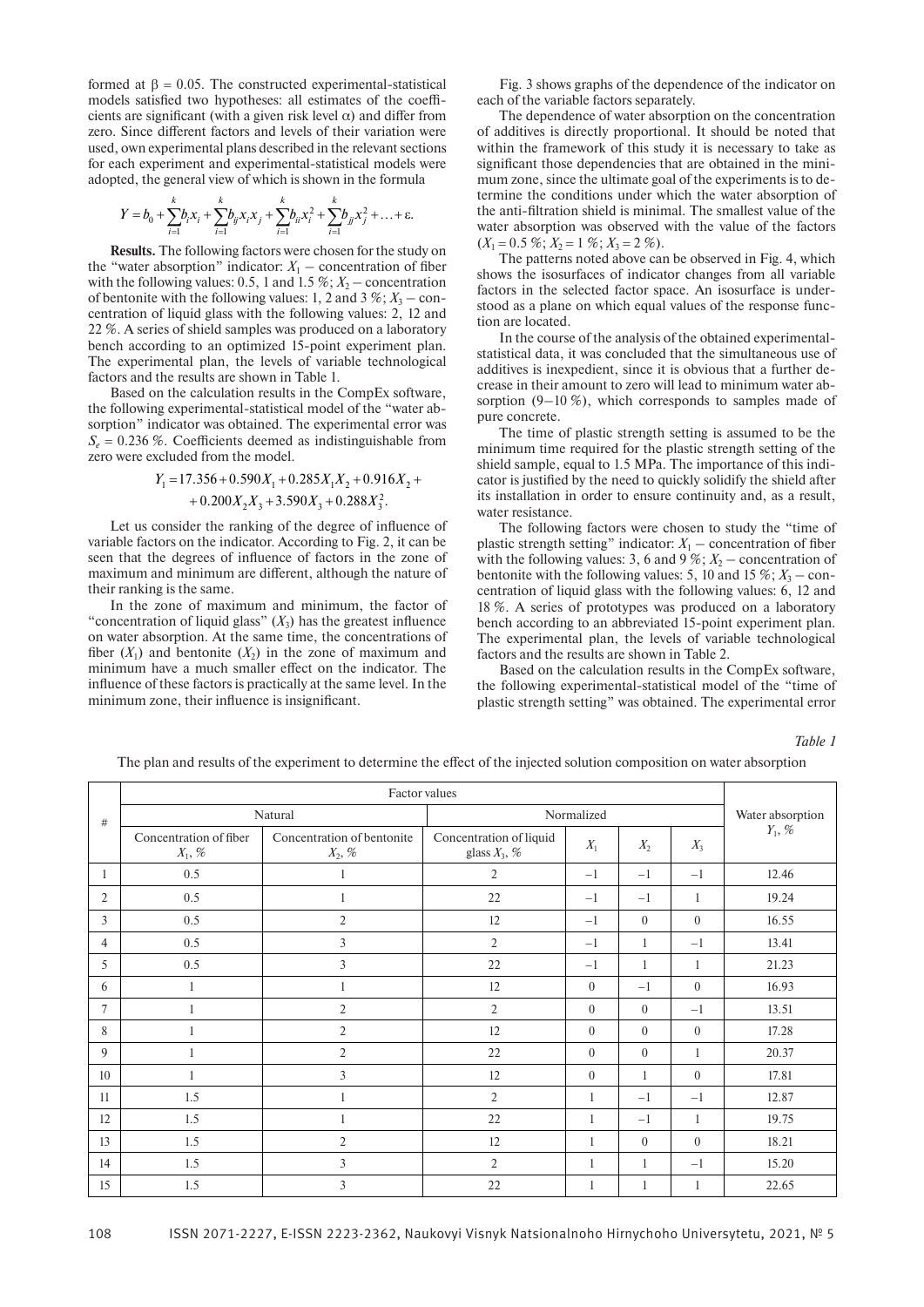

*Fig. 2. Ranking of the degree of influence of variable factors on the water absorption rate*  $Y_1$  *(the numbers show the factor indices: concentration of fiber X*1*, %; concentration of bentonite*  $X_2$ *, %; concentration of liquid glass*  $X_3$ *, %)* 



*Fig. 3. Graphs of dependence of the "water absorption" indicator Y*1 *on each of the factors:*

*concentration of fiber*  $X_1$ *, %; concentration of bentonite*  $X_2$ *, %; concentration of liquid glass X*3*, % (the upper line is the dependence in the maximum zone, the lower one is in the minimum zone of the indicator)*

was  $S_e$  = 5.59 min. Coefficients deemed indistinguishable from zero were excluded from the model.

$$
Y_2 = 84.971 + 5.700X_1 - 4.929X_1^2 + 2.375X_1X_2 -
$$
  
- 5.125X<sub>1</sub>X<sub>3</sub> - 3.100X<sub>2</sub> + 8.375X<sub>2</sub>X<sub>3</sub> - 25.800X<sub>3</sub> + 15.571X<sub>3</sub><sup>2</sup>.

Consider the ranking of the degree of influence of variable factors on the indicator. According to Fig. 5, it can be noted that the degrees of influence of factors in the maximum and minimum zones are different, although the nature of their ranking is the same.



- *Fig. 4. Isosurfaces of water absorption values Y*1 *when changing the variable factors:*
	- *concentration of fiber*  $X_1$ *, %; concentration of bentonite*  $X_2$ *, %; concentration of liquid glass X*3*, %*



*Fig. 5. Ranking the influence of variable factors on the time of plastic strength setting*  $Y_2$  (*the numbers show the factor indices: concentration of fiber X*1*, %; concentration of bentonite*  $X_2$ *, %; concentration of liquid glass*  $X_3$ *, %*)

*Table 2*

The plan and results of the experiment to determine the effect of the composition of the injected solution on the time of plastic strength setting

|                 | Factor values                                |                                         |                                            |              |              |              |                                 |  |  |  |
|-----------------|----------------------------------------------|-----------------------------------------|--------------------------------------------|--------------|--------------|--------------|---------------------------------|--|--|--|
| #               | Natural                                      |                                         |                                            | Normalized   |              |              | Time of plastic                 |  |  |  |
|                 | Concentration of fiber<br>$X_1, \mathcal{C}$ | Concentration of<br>bentonite $X_2$ , % | Concentration of liquid<br>glass $X_3$ , % | $X_1$        | $X_2$        | $X_3$        | strength setting $Y_2$ ,<br>min |  |  |  |
| 1               | $\overline{3}$                               | 5                                       | 6                                          | $-1$         | $-1$         | $-1$         | 126                             |  |  |  |
| $\overline{2}$  | $\overline{3}$                               | 5                                       | 18                                         | $-1$         | $-1$         | $\mathbf{1}$ | 66                              |  |  |  |
| $\overline{3}$  | $\overline{3}$                               | 10                                      | 12                                         | $-1$         | $\theta$     | $\mathbf{0}$ | 80                              |  |  |  |
| $\overline{4}$  | $\overline{3}$                               | 15                                      | 6                                          | $-1$         | $\mathbf{1}$ | $-1$         | 90                              |  |  |  |
| 5               | $\overline{3}$                               | 15                                      | 18                                         | $-1$         | $\mathbf{1}$ | $\mathbf{1}$ | 73                              |  |  |  |
| 6               | 6                                            | 5                                       | 12                                         | $\mathbf{0}$ | $-1$         | $\mathbf{0}$ | 81                              |  |  |  |
| 7               | 6                                            | 10                                      | 6                                          | $\theta$     | $\theta$     | $-1$         | 132                             |  |  |  |
| 8               | 6                                            | 10                                      | 12                                         | $\mathbf{0}$ | $\Omega$     | $\mathbf{0}$ | 85                              |  |  |  |
| 9               | 6                                            | 10                                      | 18                                         | $\theta$     | $\theta$     | $\mathbf{1}$ | 71                              |  |  |  |
| 10 <sup>1</sup> | 6                                            | 15                                      | 12                                         | $\theta$     | 1            | $\theta$     | 87                              |  |  |  |
| 11              | 9                                            | 5                                       | 6                                          | 1            | $-1$         | $-1$         | 141                             |  |  |  |
| 12              | 9                                            | 5                                       | 18                                         | 1            | $-1$         | $\mathbf{1}$ | 69                              |  |  |  |
| 13              | 9                                            | 10                                      | 12                                         | 1            | $\Omega$     | $\theta$     | 82                              |  |  |  |
| 14              | 9                                            | 15                                      | 6                                          | 1            |              | $-1$         | 124                             |  |  |  |
| 15              | 9                                            | 15                                      | 18                                         | 1            |              | 1            | 76                              |  |  |  |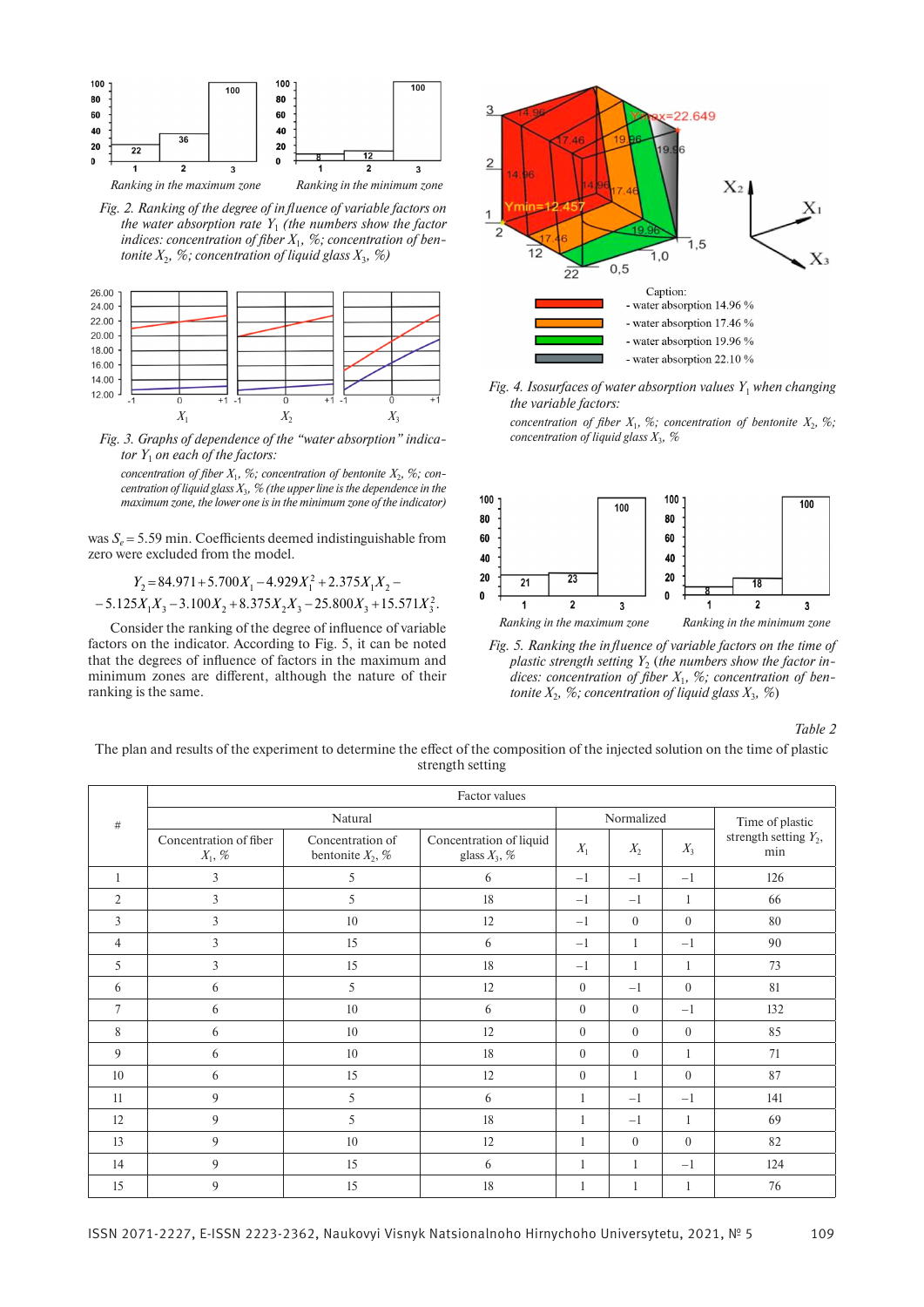Approximately the same influence of factors on the studied indicator is observed in the maximum and minimum zones. The greatest influence is exerted by the concentration of liquid glass  $(X_2)$ . At the same time, the concentrations of fiber and bentonite in the solution do not play a significant role in the change in the indicator.

Dependences of the time of plastic strength setting changes under the variation in the concentration of fiber  $X_1$  and bentonite  $X_2$  are of different nature in the maximum and minimum zones of the indicator. In view of their insignificant influence on the investigated indicator, one can restrict oneself to considering the zone of minimum, since the condition for a faster setting of strength is defined. Based on the graphs, it can be seen that at the values  $X_1 = 3$  and  $X_2 = 5\%$ , the maximum time of plastic strength setting is achieved.

The nature of the dependence of the concentration of liquid glass  $X_3$  on the time of plastic strength setting can be called close to parabolic. However, an inversely proportional relationship is clearly noticeable – with an increase in the concentration of liquid glass  $X_3$ , the time of plastic strength setting decreases. The fastest setting of plastic strength is observed at a concentration of liquid glass  $X_3 = 18\%$ .

The patterns noted above can be observed in the complex in Fig. 7, which shows the isosurfaces of changes in the indicator from variable factors in the selected factor space.

The data obtained made it possible to determine the solution for structures of different widths.

For structures of small width (10–20 m), solutions with minimum time of plastic strength setting with the following values of factors are suitable:  $X_1 = 3\%$ ;  $X_2 = 5\%$ ;  $X_3 = 18\%$ . For structures of large width (40–60 m.), solution with maximum



*Fig. 6. Graphs of dependence of the time of plastic strength setting Y<sub>2</sub> on each of the factors:* 

*concentration of fiber*  $X_1$ *, %; concentration of bentonite*  $X_2$ *, %; concentration of liquid glass X*3*, % (the upper line is the influence in the maximum zone, the lower one is in the minimum zone of the indicator)*



*Fig. 7. Isosurfaces of time of plastic strength setting values Y*<sup>2</sup> *under changing the variable factors:*

*concentration of fiber*  $X_1$ *, %; concentration of bentonite*  $X_2$ *, %; concentration of liquid glass X*3*, %*

time of plastic strength setting are suitable, in order to be able to concretize an extended section, with the following values of factors:  $X_1 = 9\%$ ;  $X_2 = 5\%$ ;  $X_3 = 6\%$ .

*Application of the auger technology of the anti-filtration shield arrangement to ensure radiation safety.* This conception has been developed for the use of the auger technology for the arrangement of anti-filtration shields under various structures that pose a radiation hazard: repositories of radioactive waste, sedimentation tanks, reactors and other structures. It is also possible to use the technology to protect important facilities from flooding by radiation-contaminated groundwater.

The concept of using the auger technology is as follows. Drilling of technological wells is carried out in a staggered manner and in two stages with minimal impact on the foundation of the existing building. At the first stage, wells are drilled in a curvilinear manner, authentically to the bottom of an existing building or structure. The required inclination of the wells is determined taking into account the depth of the foundation and the width of the area that is used for protective work. The step of the wells depends on the width of the structure and the geological conditions of the anti-filtration shield arrangement and varies from 1 to 2 meters. The depth of technological wells is determined taking into account the intersection of two opposite planes in the lower level of the anti-filtration shield and their mutual conjugation. The location of the wells of two planes, relative to each other, is advisable to perform with ligation to ensure their conjugation when crossing.

After reaching the drilling depth, a slot is formed when the soil drilled by the auger is washed away. At the same time, a hardening solution is supplied to the auger through the rods, which fill the slot, during the reverse penetration. The drilling rig evenly lifts the rotating auger using guide rods. The hydraulic motor drives the auger, which is attached to the drill rods.

The developed technological methods allow using the new technology to ensure radiation safety by effective protecting of buildings and structures from groundwater, and groundwater from contamination with radioactive waste.

### **Conclusions.**

1. The data on the state of radioactive waste disposal facilities in Ukraine indicate that the development, experimental substantiation and arrangement of anti-filtration shields to prevent the spread of groundwater contaminated with radionuclides are relevant.

2. The minimum value of water absorption is observed at the lowest concentration of additives in the concrete of the anti-filtration shield (concentration of fiber 0.5 %, bentonite 1 %, liquid glass 2 %).

3. For small width structures (10–20 m), the solutions are suitable with maximum time of plastic strength setting at concentration of fiber 3 %, bentonite 5 %, liquid glass 18 %. For large width structures (40–60 m), the solutions are suitable with minimum time of plastic strength setting, in order to be able to concreting an extended section, with concentration of fiber 9 %, bentonite 5 %, liquid glass 6 %.

4. The developed concept of the auger technology for the arrangement of anti-filtration shields allows the technology to be used in industrial production.

#### **References.**

**1.** Bugai, D., Skalskyy, A., Dzhepo, S., Kubko, Y., Kashparov, V., Van Meir, N., & Martin-Garin, A. (2012). Radionuclide migration at experimental polygon at Red Forest waste site in Chernobyl zone. Part 2: Hydrogeological characterization and groundwater transport modeling. *Applied Geochemistry, 27*(7), 1359-1374. https://doi.org/10.1016/j. apgeochem.2011.09.028.

**2.** Roux, C., Le Gal La Salle, C., Simonucci, C., Van Meir, N., Keith Fifield, L., Diez, O., & Lancelot, J. (2014). High 36Cl/Cl ratios in Chernobyl groundwater. *Journal of Environmental Radioactivity, 138*, 19-32. https://doi.org/10.1016/j.jenvrad.2014.07.008.

**3.** Le Gal La Salle, C., Aquilina, L., Fourre, E., Jean-Baptiste, P., Michelot, J.-L., Roux, C., & Lancelot, J. (2012). Groundwater residence